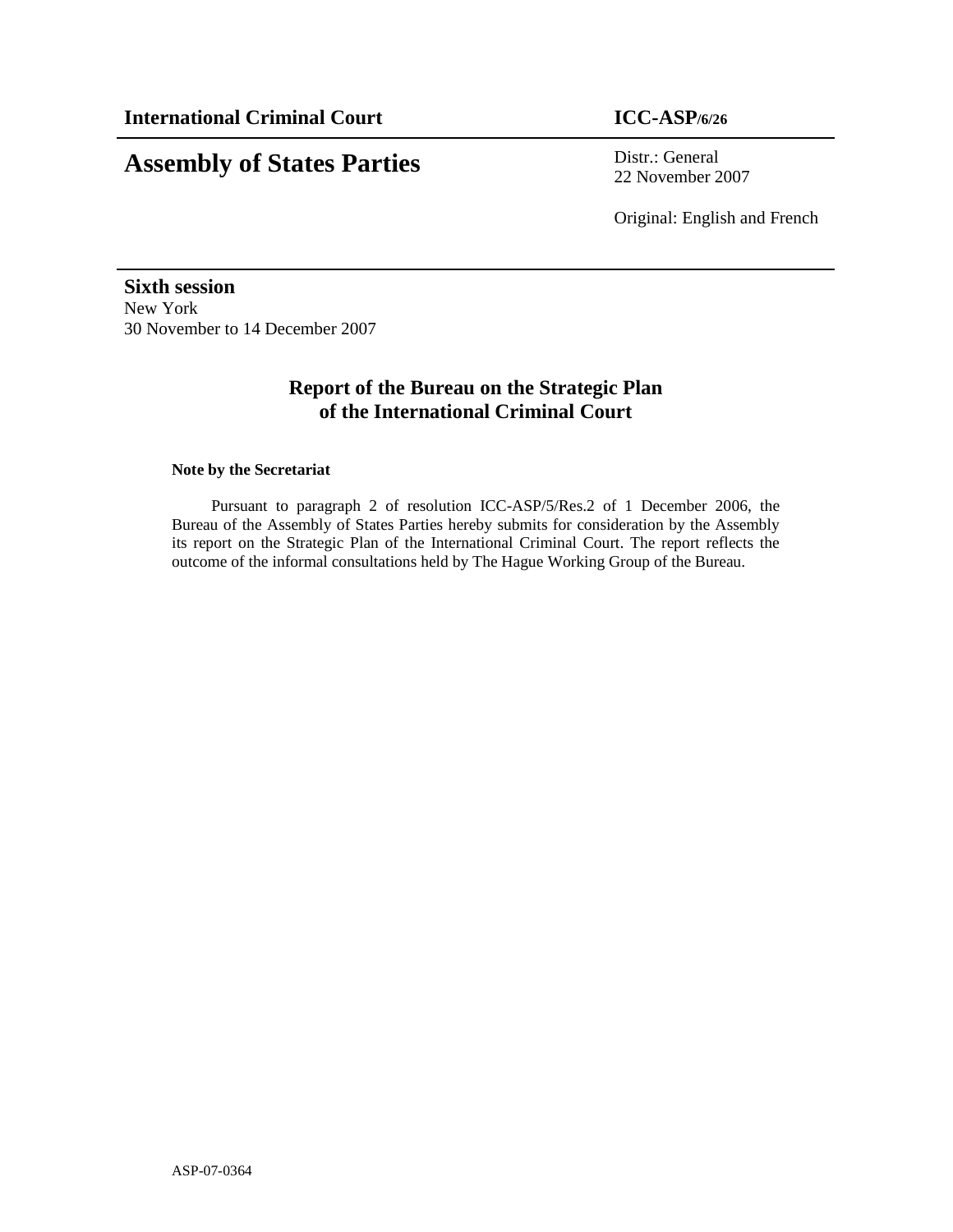## **Report of the Bureau on the Strategic Plan of the International Criminal Court**

#### **I. Background**

 $\overline{a}$ 

1. By resolution ICC-ASP/5/Res.2, adopted on 1 December 2006, the Assembly of States Parties (the "Assembly") invited the Court to "further develop the dialogue initiated with the Bureau on the Strategic Plan" and recommended that "such a dialogue should focus on the concrete implementation of the Strategic Plan and include, but not be specifically limited to, cross-cutting issues such as location of the activities of the Court, position of victims, outreach and communication activities of the Court, and the relationship between the Strategic Plan and the budget." The Assembly also invited the Court to submit to the next session of the Assembly of States Parties an update on the Strategic Plan in the light of the dialogue engaged with the Bureau.

2. At its meeting on 1 February 2007, the Bureau of the Assembly approved the reappointment of Ms. Michèle Dubrocard (France) as facilitator for the strategic planning process, under consideration by its Working Group in The Hague (the "Group").

3. At the third meeting of the Group, held on 18 April 2007, the facilitator informed the Group that she intended to consider one priority topic per month in accordance with those identified in the above-mentioned resolution, namely: location of the activities of the Court, victims, outreach and communication activities, and the relationship between the Strategic Plan and the budget. During the meeting, the Court made a general presentation on the latest developments in the strategic planning process and agreed to support the facilitator's work as outlined.

4. Following this initial presentation, the Group heard from a representative of the Court on the implementation of the outreach strategy (9 May 2007), and was informed of the main points under discussion in the working document elaborated by the Court on the issue of victims (20 June 2007).

5. The Group met on 13 July to examine how to further enhance the dialogue with the Court on the implementation of the Strategic Plan and to address the priority issues not examined so far.

6. On 2 October, the Group received an update on both the strategic planning process and two of the priority topics (outreach activities and victims). In addition, two brief presentations were made on the location of the activities of the Court and on the link between the Strategic Plan and the budget.

7. Further, on several occasions the facilitator discussed the issue of the Strategic Plan with the Committee on Budget and Finance, which, at its last session, made specific comments on it,<sup>1</sup> and with the facilitator on the budget, Ambassador Hans Magnusson (Sweden), as well as with representatives of the Court.

8. On 7 November, the Group received an informal paper from the Court reporting the progress made in the development of the Court's strategy on victims.

<sup>&</sup>lt;sup>1</sup> Report of the Committee on Budget and Finance on the work of its ninth session (ICC-ASP/6/12), para. 32.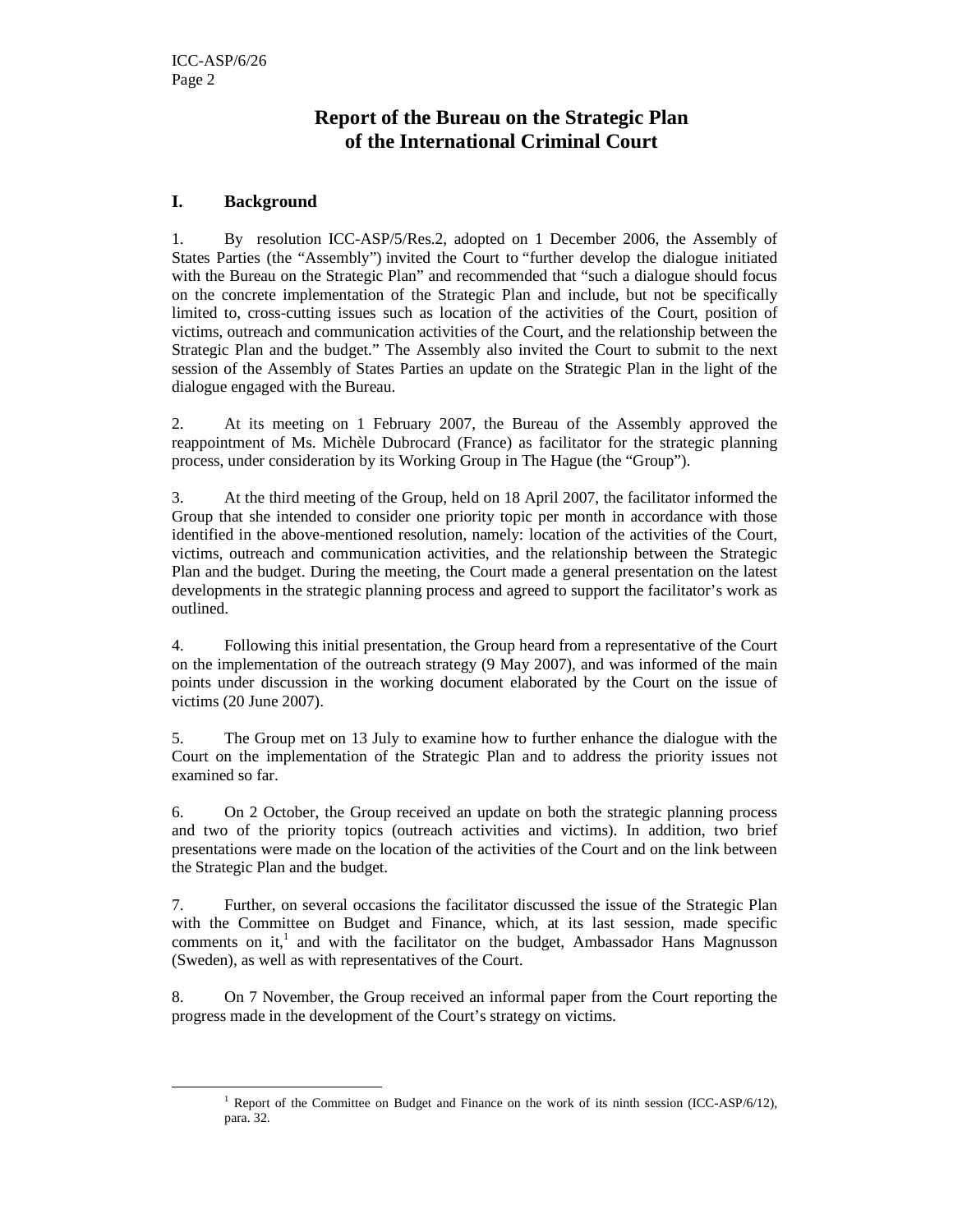#### **II. General overview of the Strategic Plan in 2007**

9. On the basis of its Strategic Plan adopted in 2006 (ICC-ASP/5/6), the Court has identified priority strategic objectives for 2007. Apart from those in connection with the ongoing activities (achieving investigations and trials), the objectives selected by the Court were as follows:

- (a) The decision-making process;
- (b) The permanent premises and the geographical location of the activities of the Court;
- (c) Security;
- (d) Human resources (recruitment, staff development and employment, advancement opportunities); and
- (e) The issue of a non-bureaucratic organization and a common culture at the Court.

10. The priority issues identified by the Assembly have also been considered by the Court, with the aim of examining them throughout the year.

11. For the time being, the Court decided that the ten-year objectives set out in the Strategic Plan would not be developed any further, since it considered it was better to devote its resources to perfecting the current plan.

#### **III. Cross-cutting issues identified by the Assembly**

#### **A. Outreach activities**

12. In the framework of the implementation of the Strategic Action Plan on outreach activities, the Court has redefined the objectives as well as the messages. Moreover, the scope of work has been limited to groups within communities directly linked to crimes under investigation, and concentrated in specific geographical areas.

13. The Court faces a number of challenges in its outreach work, such as: the underdevelopment of the telecommunications network, the lack of resources of local nongovernmental organizations and media, the poor infrastructure, the diversity of languages, a poor security environment and high illiteracy rates.

14. The Court is currently in the process of developing performance indicators to measure the impact of its activities, quantitatively as well as qualitatively. The Court representative in charge of the implementation of the strategy on outreach felt that the qualitative indicators identified by the Court were still not sufficiently objective in nature, and required further improvement.

15. Outreach activities have been developed in northern Uganda and in the Democratic Republic of the Congo. In northern Uganda, 28 activities have been organised by the Court and 9 by stakeholders, involving almost 3,000 participants and through them, according to the Court, reaching an estimated 8.9 million population. Over 32,000 publications have been distributed. In order to reach the grass-roots level of the population, the outreach team has organized "open-air" meetings and used drama performances by people living in the camps, and is also launching interactive radio programs. A "high percentage of the Acholi population" targeted by the outreach programme now have a better understanding of the International Criminal Court than the communities that have not yet been included in the programme.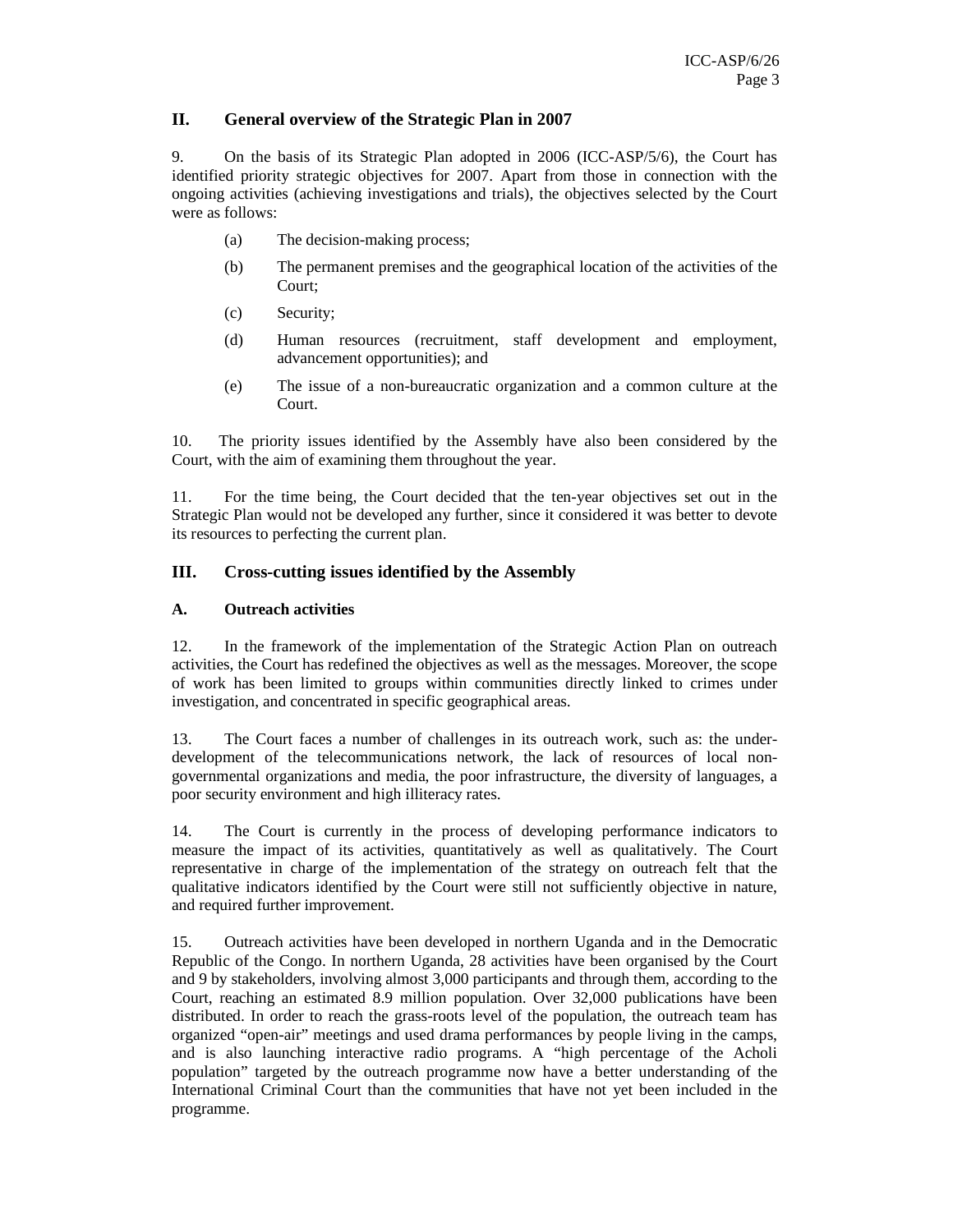16. Indications suggest that progress is being made by the Court in delivering its outreach programmes, for example, at the beginning questions were asked such as "Will the Court try children?" These questions are no longer common, while at the same time new sets of questions have emerged, concerning specific issues about the Court (for example, "Can arrest warrants be withdrawn?"), which show an increasing understanding by the target communities of the Court's work.

17. These activities have more recently commenced in the Darfur situation by means of meetings held in refugee camps in Chad and face-to-face meetings with opinion leaders (such as lawyers, journalists, local non-governmental organizations, artists, students, Members of Parliament).

#### **B. Victims**

18. The Group has been informed that the Court is currently preparing a working document on victims, which has required inter-organ participation, as well as input from the Trust Fund for Victims, the Office of Public Counsel for Victims and victims themselves.

19. Without encroaching on matters which fall within the judges' jurisdiction, the working document aims at identifying the Court's main strategies on victims and is intended to be divided into two main parts:

- (a) The first part would present the general framework and the factors influencing the strategy, and would describe the Court's strategy itself in relation to victims, in six main areas:
	- (i) Informing victims of their rights before the Court and keeping them informed;
	- (ii) Protection;
	- (iii) Support and assistance to victims;
	- (iv) Participation of victims;
	- (v) Reparation; and
	- (vi) Legal representation;
- (b) The second part would be devoted to measuring the impact of such strategies on victims.

20. The final strategic document is expected to be finalised by the end of the first quarter of 2008.

#### **C. Location of the activities of the Court**

21. It was recalled that the provisions of article 3 of the Rome Statute, which establishes the seat of the Court in The Hague, allow the Court "whenever it considers it desirable" to sit elsewhere.

22. In order to consider which of its current activities should be localised outside The Hague and the modalities for doing so, the Court has developed a methodology analysing all elements involved (which activities, what implications, what level of decentralisation), as well as evaluating the impact of such actions.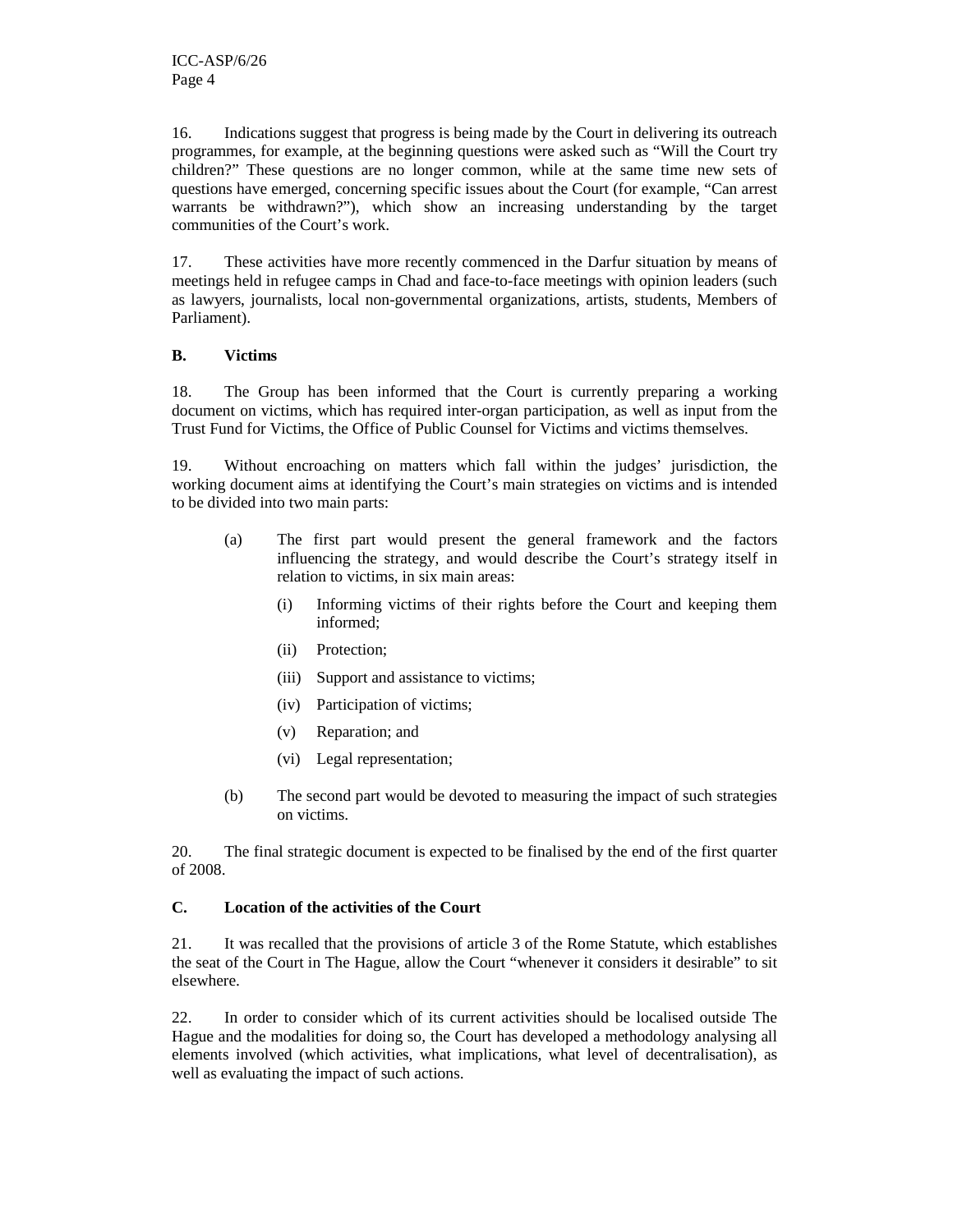23. Before deciding on which activities might be decentralised, the Court looked at its different functions: analysis of situations and investigations, prosecutions, victims and witnesses issues, outreach, public counsel, chambers, enforcement and support (including security, detention and court management).

24. As regards the implications, the Court has identified different areas: available resources, logistics, infrastructures, communications, security, target groups and stakeholders.

25. Finally, different levels of decentralisation are under consideration: missions, liaison/information offices, logistic hubs, limited field presence/office, standard field office, core activities hubs, trials "in situ".<sup>2</sup> These levels of decentralisation may differ in relation to the activities considered.

26. The impact evaluation of any decentralised activity takes into account, inter alia, the costs, the image of the International Criminal Court and the judicial consequences.

27. The Court is still analysing the different elements at stake.

#### **D. The relationship between the Strategic Plan and the budget**

28. The priority objectives determined by the Court in 2007 on the basis of the Strategic Plan, which have been mentioned above, have been gathered into five main objectives for 2008:

- (a) Trials and investigations into cases (cooperation for arrest and surrender);
- (b) Outreach;
- (c) Witness and victim protection;
- (d) Human resources; and
- (e) Premises (interim and permanent).

29. In the structure of the 2008 budget, all the priority objectives have been linked to the Court-wide objectives planned for 2008, and the new resources sought for next year result from the latter:  $\epsilon$ 0.76 million for victims and witnesses protection,  $\epsilon$ 0.51 million for infrastructure (field offices),  $\epsilon$ 0.46 million for security,  $\epsilon$ 0.36 million for legal aid and  $\epsilon$ 0.70 million for interim premises.

30. The expected results mentioned in the 2008 budget derive from the priority objectives identified by the Court in 2007. The performance indicators, as well as the targets, have been defined for the expected results.

31. Nevertheless, in its report on the work of its ninth session, the Committee on Budget and Finance observed that "the link between the Strategic Plan and the budget should be better developed".<sup>3</sup>

 $\overline{a}$ 

<sup>&</sup>lt;sup>2</sup> Proposed programme budget for 2008 of the International Criminal Court (ICC-ASP/6/8), annex XII,

<sup>&</sup>quot;Hearing in situ - budget summary".

<sup>&</sup>lt;sup>3</sup> Report of the Committee on Budget and Finance on the work of its ninth session (ICC-ASP/6/12), para. 32.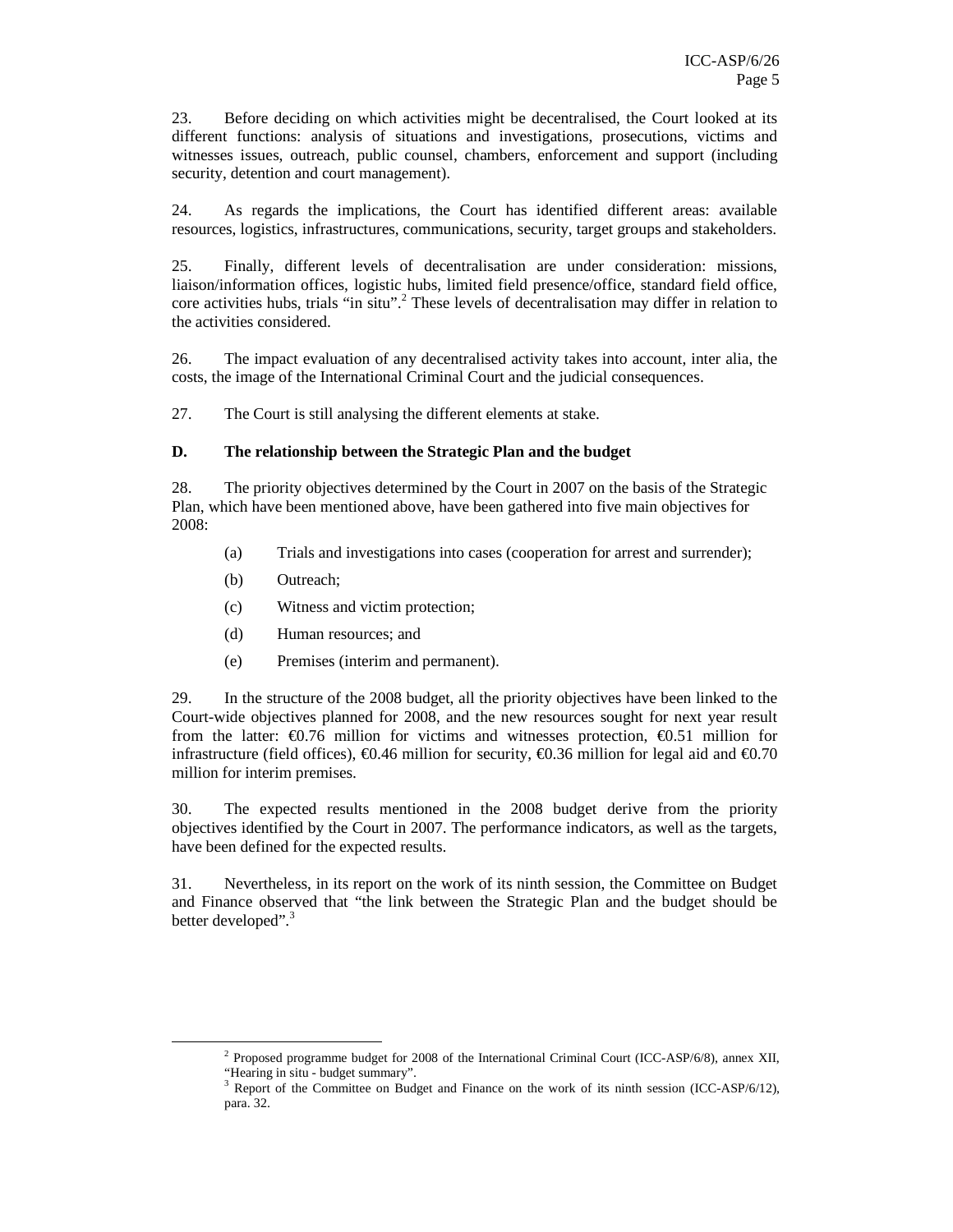#### **IV. Assessment and prospects**

#### **A. Court's analysis**

32. The work done on the Strategic Plan has improved coordination and interaction between the different organs of the institution. It has also improved the link between the Strategic Plan and the budget. Furthermore, some progress has been achieved in implementing the priorities identified for the Court. Finally, it seems that the Strategic Plan has been helpful for the Court's working in promoting the "One Court" principle.

33. However, several areas require improvement: timelines have slipped and the quality of communication with States Parties must be improved. Indeed, the Plan is seen as too ambitious, given the insufficient availability of the support structure inside the Court, considering especially the complexity of the topics. It was also noted that the Court was at the same time shaping and implementing the objectives.

34. Remedies will be defined in the planning preparation for 2008. Among other issues, the Court wishes to define an approach to update the ten-year objectives set out in the Plan, in particular to check if all of them are still useful.

#### **B. The Hague Working Group's analysis**

35. Firstly, the Group emphasised the fact that it continues to keep in mind, as established in 2006, that the Strategic Plan belongs to the Court, and that in the course of its ongoing dialogue concerning the Plan, the Group does not wish or intend to "micromanage" the Court.

36. If the Strategic Plan is - as the Court itself acknowledges - a useful tool for the Court, it can also help States Parties in better understanding the needs of the Court, not only concerning budgetary matters but also regarding their obligation to cooperate and support the Court on a variety of operational issues. Thus, the continued dialogue between the Court and States Parties is of capital importance.

37. During the year 2007, due to lack of time, the Court could not go through most of the subjects identified as priorities by the Assembly of States Parties.

38. The Group is aware of the workload of the Court and the problems it has experienced in recruiting adequately qualified staff, as highlighted in the above-quoted report of the Committee on Budget and Finance.

39. However, the Group hopes that in 2008 the outstanding priority objectives (outreach, victims, localisation of the activities of the Court and the link between the budget and Strategic Plan) will be fully developed and finalised, and the dialogue with States Parties in that regard will be further deepened.

40. More particularly, with regard to outreach activities, the Group considered that the Court could refine its current performance indicators, especially those linked to the assessment of the quality of the activities carried out. This remains a priority for States Parties, particularly when considering the financial implications of these activities and the need to justify such costs when adopting the budget. Separately, the Group would also like to have more information concerning the links and interfaces between the outreach actions and the strategies regarding victims. How is the coordination between the various sections of the Court dealing with those issues organised and ensured?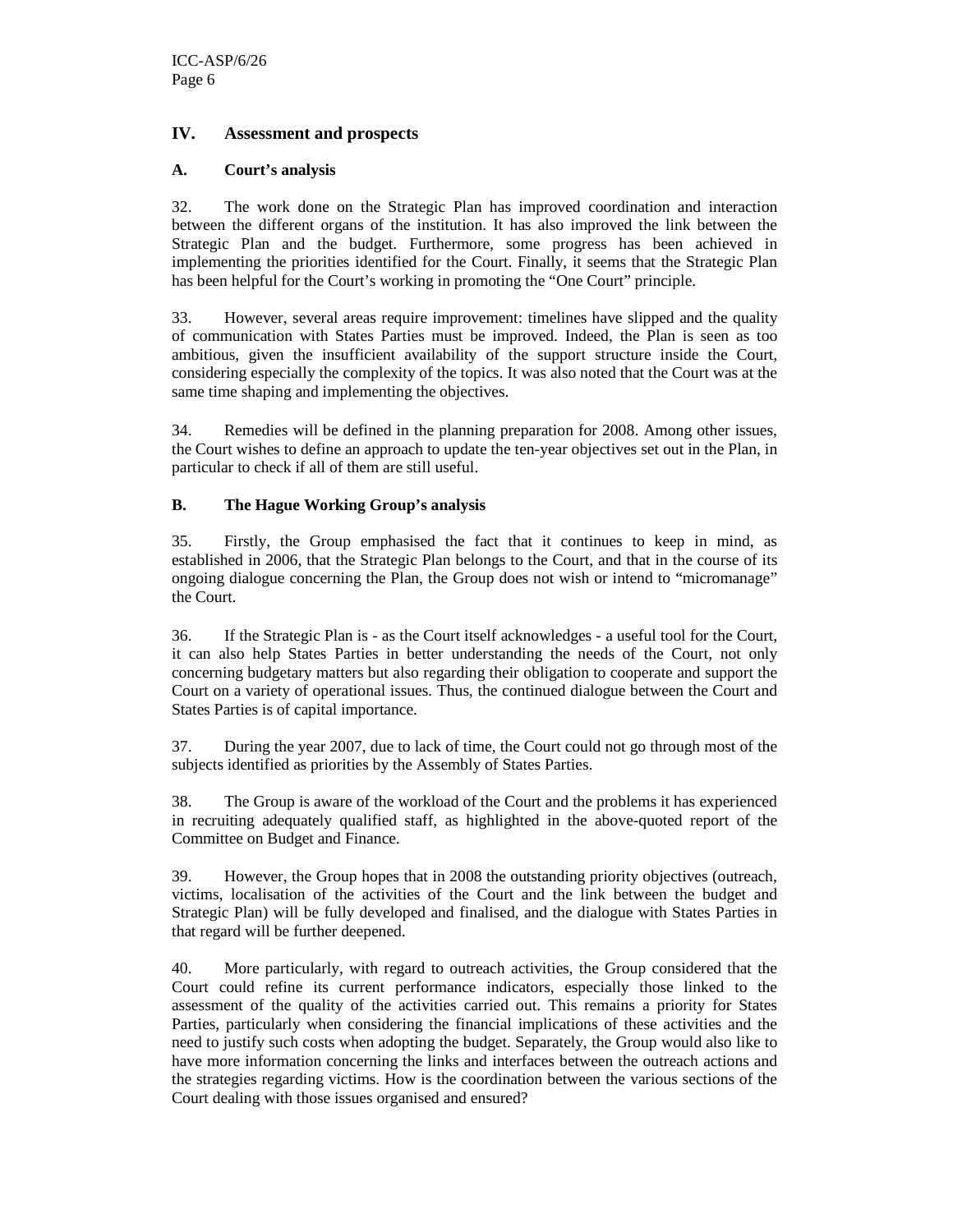41. In the same manner, following the position expressed by the Committee on Budget and Finance, the Group hopes that when it comes to considering the budget of the Court for 2009, closer links might be developed between the budget and the Strategic Plan.

- 42. As concerns the issue of victims, the Group stressed:
	- (a) The need to base the working document on actual experience on the ground, with a clear indication of the purpose of the strategy and the establishment of the means to verify the achievement of expected results;
	- (b) The need to shorten the time delay between an individual's application to the Court for protection and his/her receipt of the response from the Court. However, the Court stressed that the decision was a judicial one, and that the Registry had to await the decision of Chambers;
	- (c) The importance of consulting non-governmental organizations in both the preparation of the Strategic Plan, since they had actual experience on the ground, and on the reduction of the time delay referred to in the preceding point; and
	- (d) The need to ensure due involvement with the Trust Fund for Victims in developing the respective strategy and in its implementation.

43. More generally, the Group recalled its expectations for a concrete implementation of the various objectives featured in the Plan showing, where possible, clear links between the various objectives. Apart from the methodology explanations given by the Court, delegations would also like to be informed of the basis for the Court's choices that determine its activities.

44. In the light of these observations, the Group wishes the dialogue between States Parties and the Court to remain on the Assembly's agenda for 2008, in order to further discuss and develop the priority topics identified in resolution ICC-ASP/5/Res.2 of 1 December 2006. A recommendation to this effect is contained in the annex to the present report.

45. Lastly, the Group will examine with interest the update of the Strategic Plan that the Court plans to undertake in 2008.